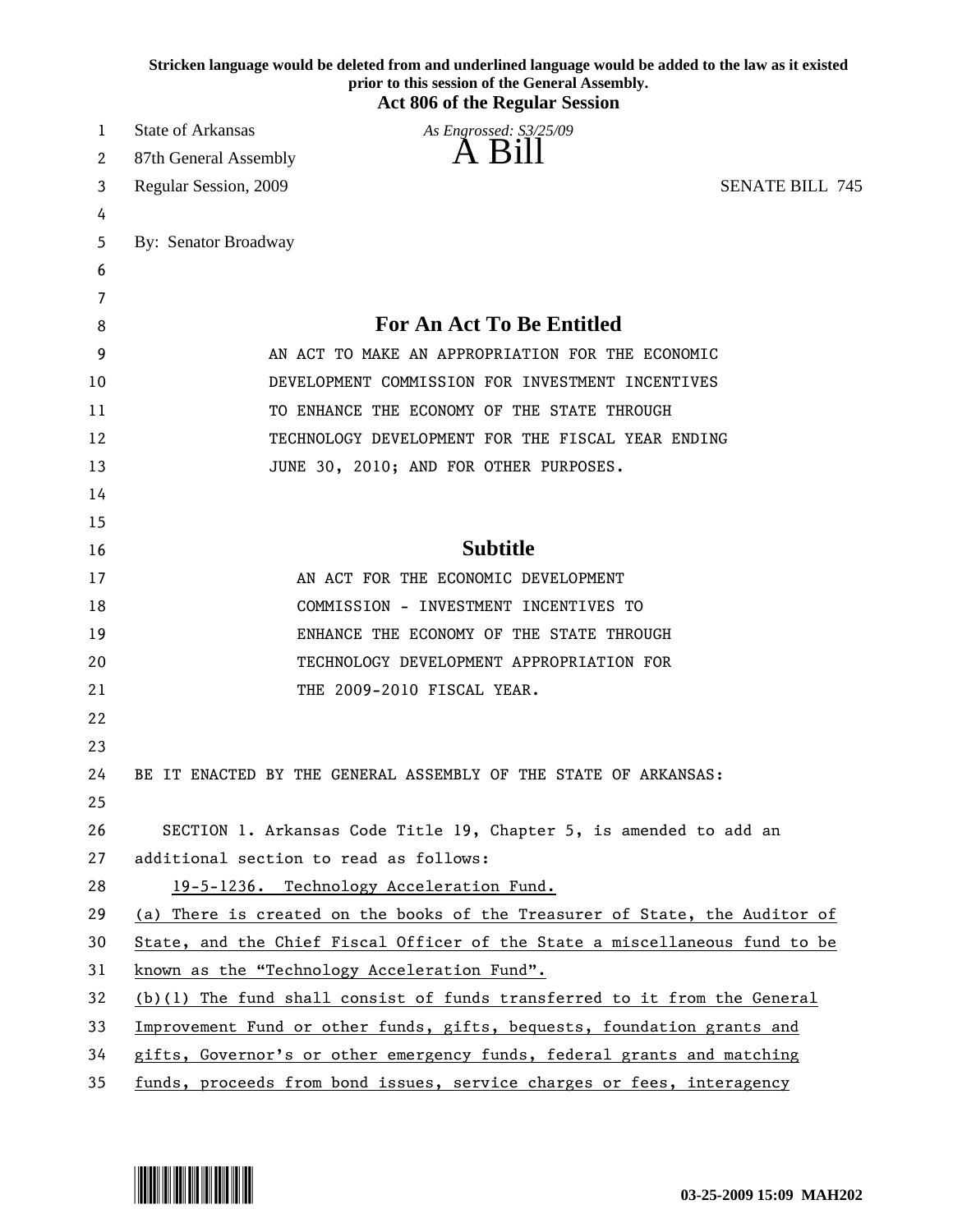| 1            | transfers of funds, and other funds as may be appropriated by the General    |
|--------------|------------------------------------------------------------------------------|
| $\mathbf{2}$ | Assembly.                                                                    |
| 3            | (2) The Technology Acceleration Fund shall consist of money transferred      |
| 4            | from the General Revenue Allotment Reserve Fund and any other money provided |
| 5            | by law.                                                                      |
| 6            | (c) The Technology Acceleration Fund shall be used by the Arkansas Economic  |
| 7            | Development Commission, the Arkansas Science and Technology Authority, and   |
| 8            | the Arkansas Development Finance Authority for investment incentives to      |
| 9            | enhance the economy of the state through technology development.             |
| 10           | (d) Money from the Technology Acceleration Fund may be used in conjunction   |
| 11           | with other incentives offered by the state to create, attract, or retain     |
| 12           | business.                                                                    |
| 13           | (e)(1) Any proposed use of the Technology Acceleration Fund by the Arkansas  |
| 14           | Economic Development Commission, Arkansas Science and Technology Authority,  |
| 15           | or Arkansas Development Finance Authority shall first be approved by the     |
| 16           | Governor.                                                                    |
| 17           | (2) The Arkansas Economic Development Commission, the Arkansas Science and   |
| 18           | Technology Authority, and the Arkansas Development Finance Authority shall   |
| 19           | make a joint recommendation to the Governor for any proposed use of the      |
| 20           | Technology Acceleration Fund.                                                |
| 21           |                                                                              |
| 22           | SECTION 2. APPROPRIATION - TECHNOLOGY DEVELOPMENT. There is hereby           |
| 23           | appropriated, to the Economic Development Commission, to be payable from the |
| 24           | Technology Acceleration Fund, the following:                                 |
| 25           | (A) For investment incentives to enhance the economy of the State through    |
| 26           |                                                                              |
| 27           | technology development, the sum of \$30,000,000.                             |
|              |                                                                              |
| 28           | SECTION 3. SPECIAL LANGUAGE. NOT TO BE INCORPORATED INTO THE ARKANSAS CODE   |
| 29           | NOR PUBLISHED SEPARATELY AS SPECIAL, LOCAL AND TEMPORARY LAW. FUNDING        |
| 30           | TRANSFER. The Chief Fiscal Officer of the State may transfer from time to    |
| 31           | time on his or her books and those of the State Treasurer and the Auditor of |
| 32           | the State the sum not to exceed thirty million dollars $(\$30,000,000)$ from |
| 33           | Federal Funds as determined by the Chief Fiscal Officer of the State to the  |
| 34           | Technology Acceleration Fund to provide funds for the appropriation herein.  |
| 35           |                                                                              |